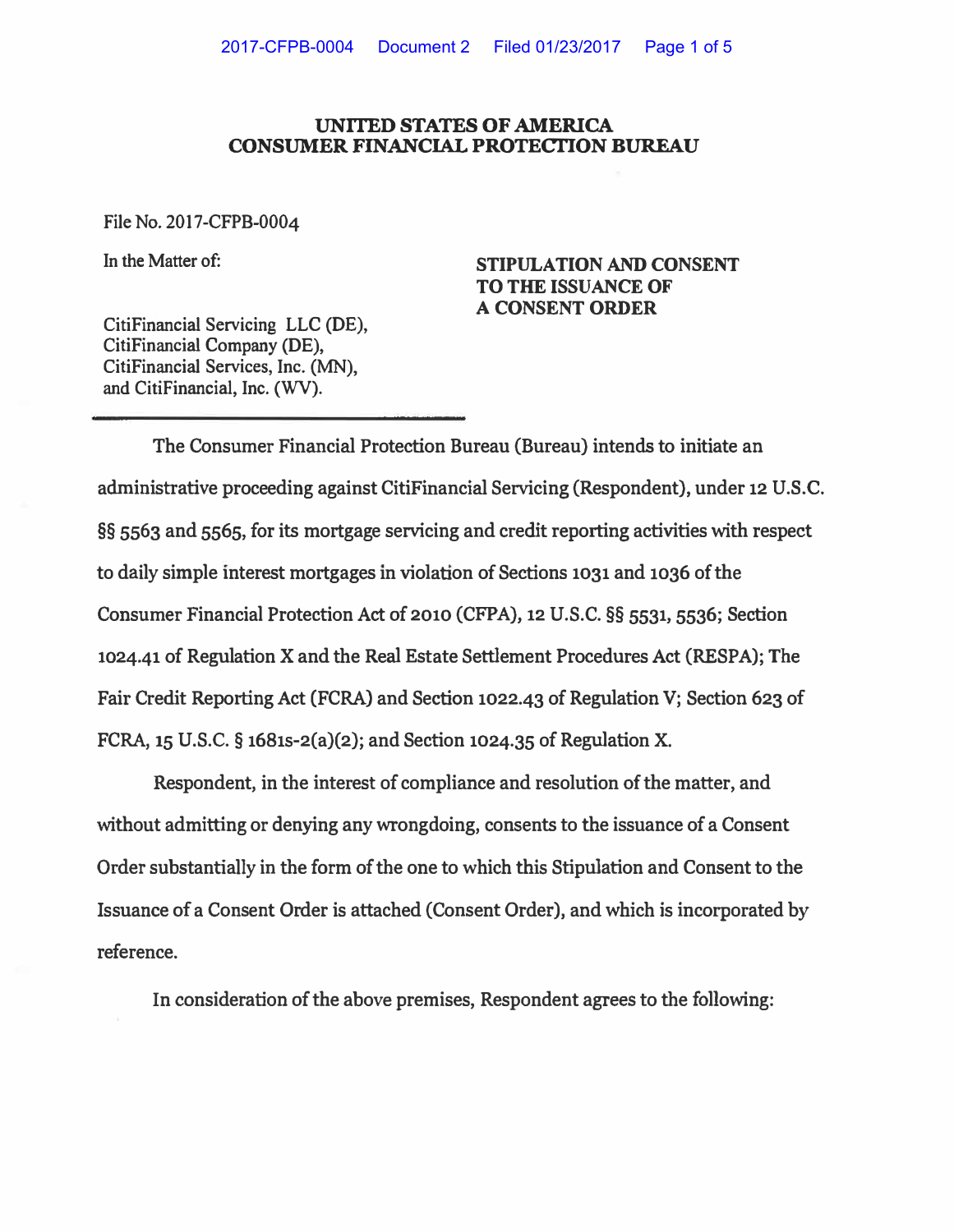## Jurisdiction

 $\mathbf{1}$ . The Bureau has jurisdiction over this matter under sections 1053 and 1055 of the Consumer Financial Protection Act of 2010 (CFPA), 12 U.S.C. §§ 5563, 5565.

## Consent

- Respondent agrees to the issuance of the Consent Order, without admitting or  $2.$ denying any of the findings of fact or conclusions of law, except that Respondent admits the facts necessary to establish the Bureau's jurisdiction over Respondent and the subject matter of this action.
- Respondent agrees that the Consent Order will be deemed an "order issued with  $3.$ the consent of the person concerned" under 12 U.S.C.  $\S$  5563(b)(4), and agrees that the Consent Order will become a final order, effective upon issuance, and will be fully enforceable by the Bureau under 12 U.S.C.  $\S$ § 5563(d)(1) and 5565.
- Respondent voluntarily enters into this Stipulation and Consent to the Issuance  $4.$ of a Consent Order.
- The Consent Order resolves only Respondent's potential liability for law 5. violations that the Bureau asserted or might have asserted based on the practices described in Section IV of the Consent Order, to the extent such practices occurred before the Effective Date and the Bureau knows about them as of the Effective Date. Respondent acknowledges that no promise or representation has been made by the Bureau or any employee, agent, or representative of the Bureau, about any liability outside of this action that may have arisen or may arise from the facts underlying this action or immunity from any such liability.
- Respondent agrees that the facts described in Section IV of the Consent Order will 6. be taken as true and be given collateral estoppel effect, without further proof,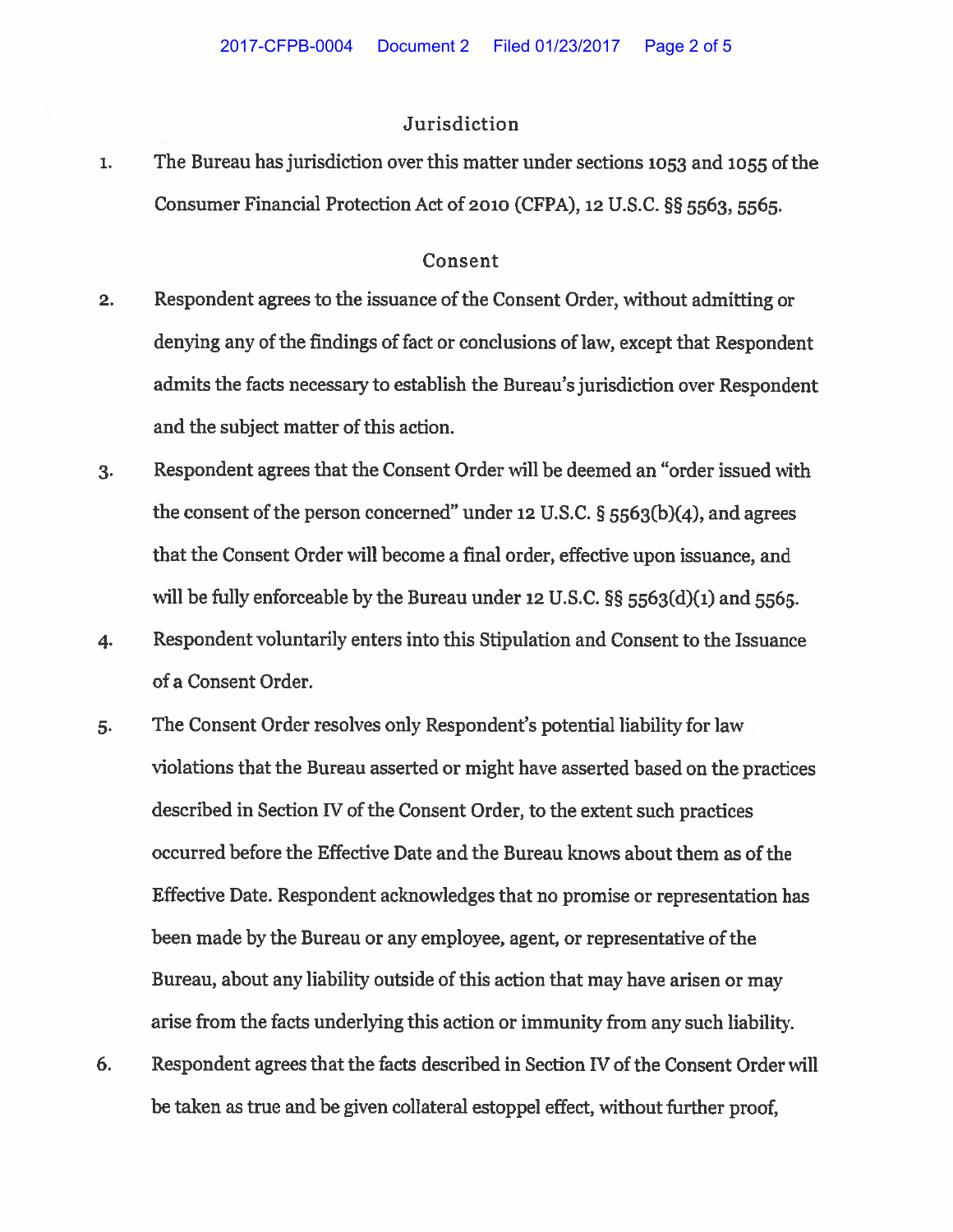in any proceeding before the Bureau to enforce the Consent Order, or in any subsequent civil litigation by the Bureau to enforce the Consent Order or its rights to any payment or monetary judgment under the Consent Order, such as a non-dischargeability complaint in any bankruptcy case.

- 7. The terms and provisions of this Stipulation and the Consent Order will be binding upon, and inure to the benefit of, the parties hereto and their successors in interest.
- 8. Respondent agrees that the Bureau may present the Consent Order to the Bureau Director for signature and entry without further notice.

## **Waivers**

- Respondent, by consenting to this Stipulation, waives: 9.
	- Any right to service of the Consent Order, and agrees that issuance of a. the Consent Order will constitute notice to the Respondent of its terms and conditions;
	- $<sub>b</sub>$ .</sub> Any objection to the jurisdiction of the Bureau, including, without limitation, under section 1053 of the CFPA, 12 U.S.C. § 5563;
	- The rights to all hearings under the statutory provisions under which the c. proceeding is to be or has been instituted; the filing of proposed findings of fact and conclusions of law; proceedings before, and a recommended decision by, a hearing officer; all post-hearing procedures; and any other procedural right available under section 1053 of the CFPA, 12 U.S.C. § 5563, or 12 CFR Part 1081;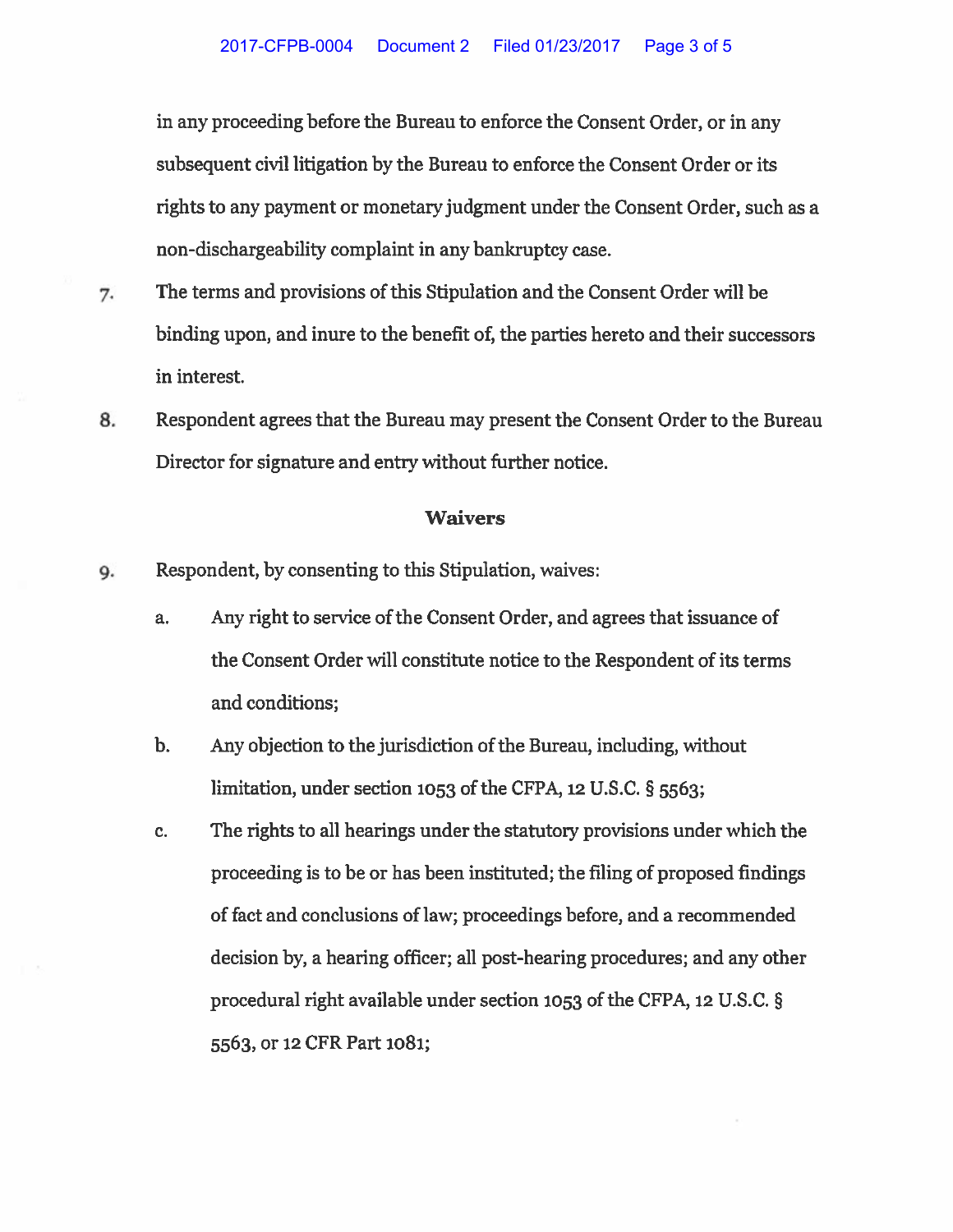- $\mathbf{d}$ . The right to seek any administrative or judicial review of the Consent Order;
- Any claim for fees, costs or expenses against the Bureau, or any of its e. agents or employees, and any other governmental entity, related in any way to this enforcement matter or the Consent Order, whether arising under common law or under the terms of any statute, including, but not limited to the Equal Access to Justice Act and the Small Business Regulatory Enforcement Fairness Act of 1996; for these purposes, Respondent agrees that Respondent is not the prevailing party in this action because the parties have reached a good faith settlement;
- $f<sub>r</sub>$ Any other right to challenge or contest the validity of the Consent Order:
- Such provisions of the Bureau's rules or other requirements of law as may g. be construed to prevent any Bureau employee from participating in the preparation of, or advising the Director as to, any order, opinion, finding of fact, or conclusion of law to be entered in connection with this Stipulation or the Consent Order; and
- h. Any right to claim bias or prejudgment by the Director based on the consideration of or discussions concerning settlement of all or any part of the proceeding.

**CitiFinancial Servicing BY:** 

Ari Mentze

Managing Director, CitiFinancial Company

 $1/20/2017$